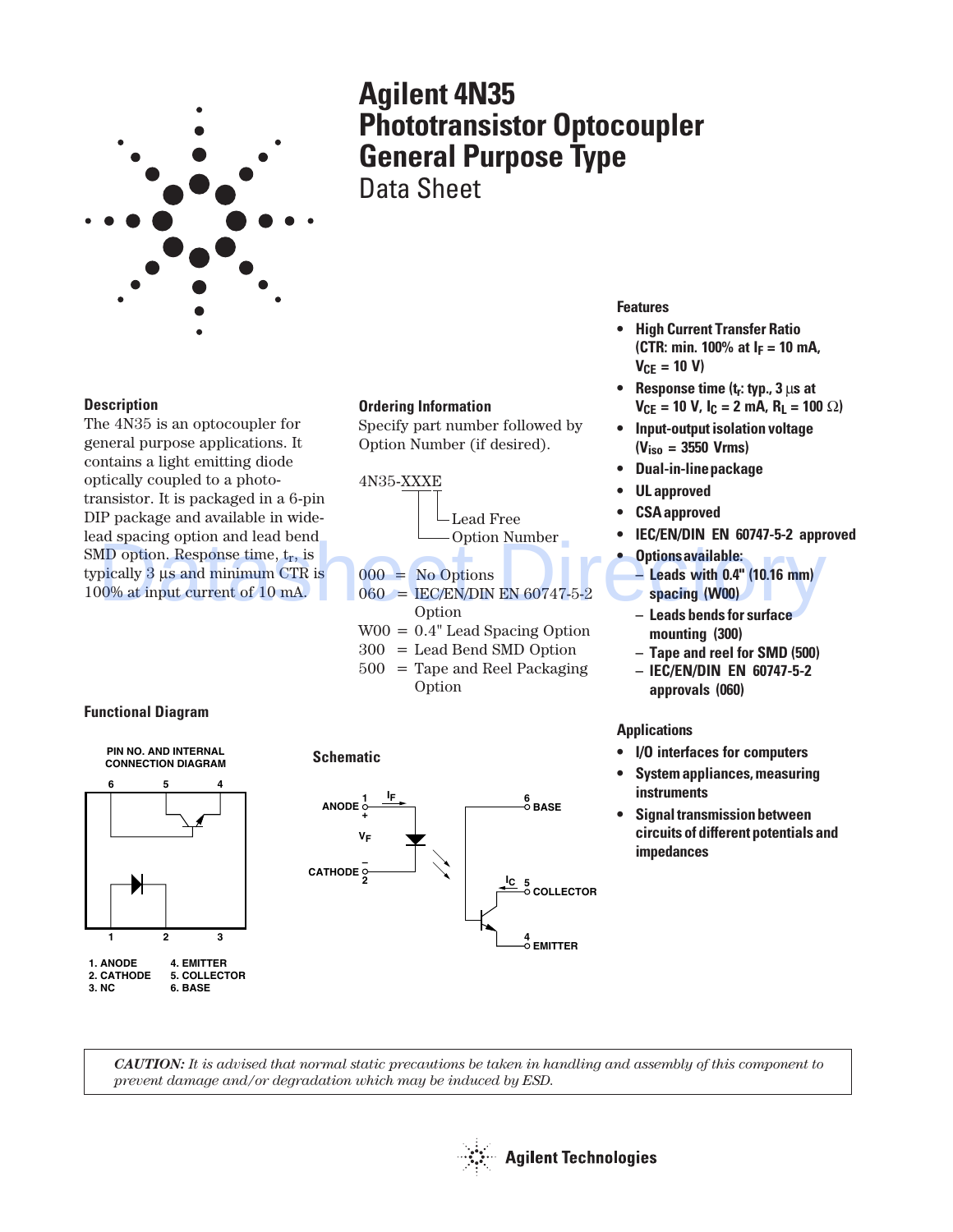#### **Package Outline Drawings**

#### **4N35-000E**







#### **4N35-060E**







**DIMENSIONS IN MILLIMETERS AND (INCHES)**

#### **4N35-W00E**





**DIMENSIONS IN MILLIMETERS AND (INCHES)**

#### **4N35-300E**





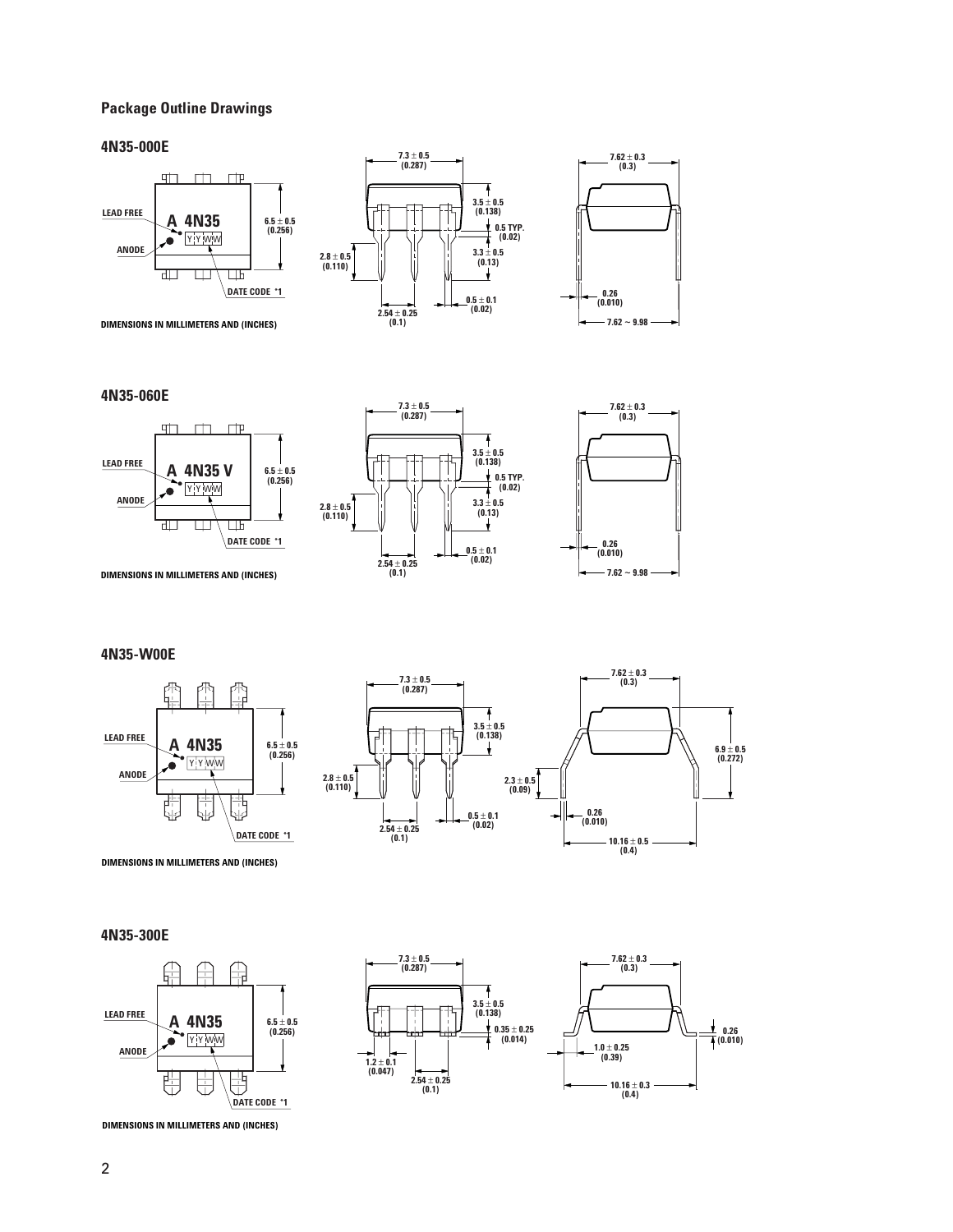#### **Solder Reflow Temperature Profile**

- 1) One-time soldering reflow is recommended within the condition of temperature and time profile shown at right.
- 2) When using another soldering method such as infrared ray lamp, the temperature may rise partially in the mold of the device. Keep the temperature on the package of the device within the condition of (1) above.



#### **Absolute Maximum Ratings**

| Storage Temperature, Ts                                         | $-55^{\circ}$ C to +150 $^{\circ}$ C |
|-----------------------------------------------------------------|--------------------------------------|
| Operating Temperature, TA                                       | $-55^{\circ}$ C to +100 $^{\circ}$ C |
| Lead Solder Temperature, max.                                   | 260°C for 10 s                       |
| (1.6 mm below seating plane)                                    |                                      |
| Average Forward Current, IF                                     | $60 \text{ mA}$                      |
| Reverse Input Voltage, VR                                       | 6 V                                  |
| Input Power Dissipation, P <sub>1</sub>                         | 100 mW                               |
| Collector Current, I <sub>C</sub>                               | 100 mA                               |
| Collector-Emitter Voltage, V <sub>CEO</sub>                     | 30 V                                 |
| Emitter-Collector Voltage, VECO                                 | 7 V                                  |
| Collector-Base Voltage, V <sub>CBO</sub>                        | 70 V                                 |
| <b>Collector Power Dissipation</b>                              | 300 mW                               |
| <b>Total Power Dissipation</b>                                  | 350 mW                               |
| Isolation Voltage, $V_{iso}$ (AC for 1 minute, R.H. = 40 ~ 60%) | 3550 Vrms                            |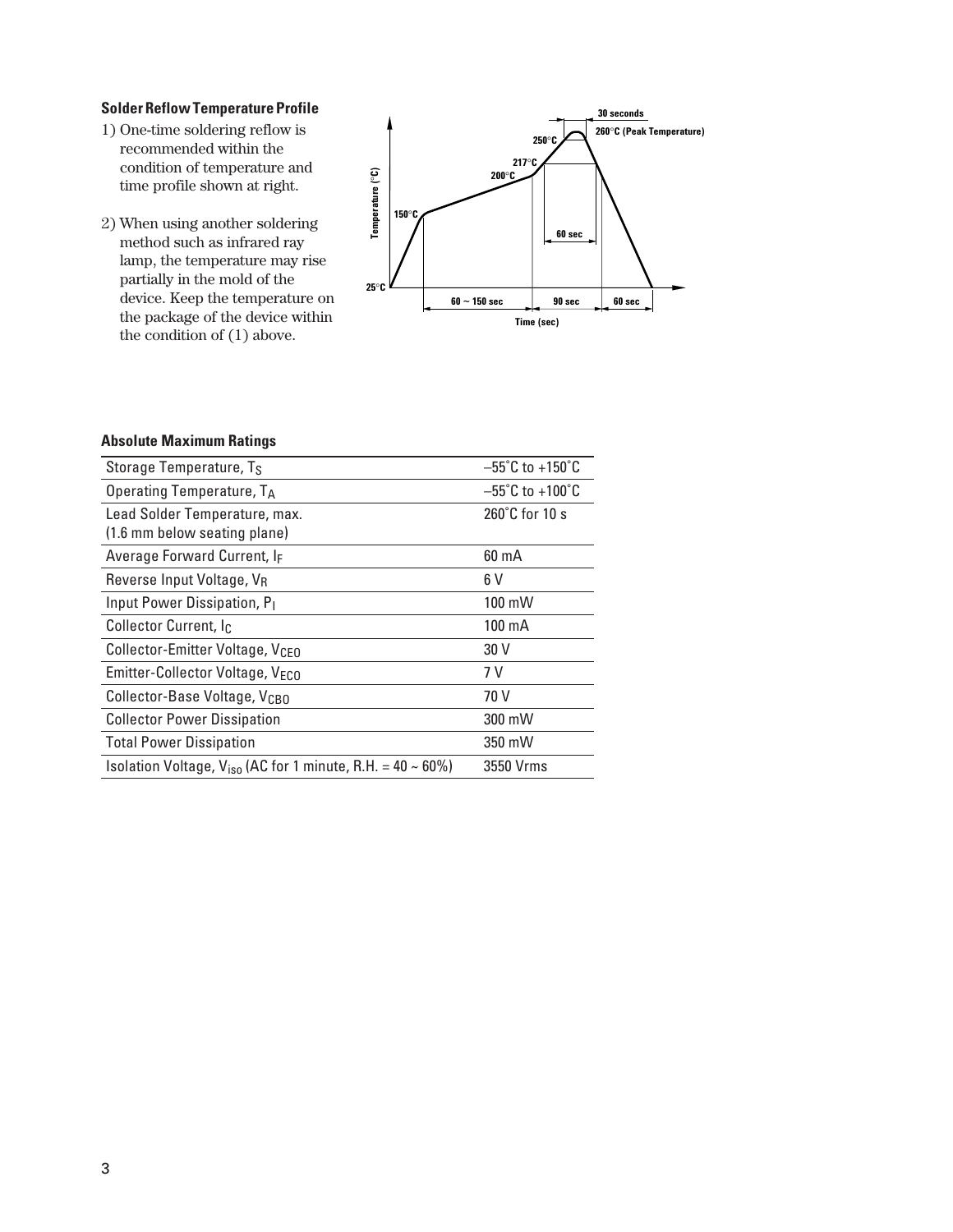# **Electrical Specifications (TA = 25°C)**

| <b>Parameter</b>                            | Symbol                  | Min.               | Typ.               | Max.            | <b>Units</b>  | <b>Test Conditions</b>                                         |
|---------------------------------------------|-------------------------|--------------------|--------------------|-----------------|---------------|----------------------------------------------------------------|
| <b>Forward Voltage</b>                      | VF                      |                    | 1.2                | 1.5             | V             | $I_F = 10$ mA                                                  |
| <b>Reverse Current</b>                      | ΙŖ                      |                    |                    | 10              | μA            | $V_R = 4 V$                                                    |
| <b>Terminal Capacitance</b>                 | $C_{t}$                 |                    | 50                 |                 | pF            | $V = 0, f = 1$ KHz                                             |
| <b>Collector Dark Current</b>               | <b>I</b> CEO            |                    |                    | 50              | nA            | $V_{CF}$ = 10 V, I <sub>F</sub> = 0, T <sub>A</sub> = 25 °C    |
|                                             |                         |                    |                    | 500             | μA            | $V_{CF}$ = 30 V, I <sub>F</sub> = 0, T <sub>A</sub> = 100°C    |
| Collector-Emitter Breakdown Voltage         | <b>BV<sub>CEO</sub></b> | 30                 |                    |                 | ٧             | $I_C = 0.1$ mA, $I_F = 0$                                      |
| Emitter-Collector Breakdown Voltage         | <b>BV<sub>ECO</sub></b> | 7                  |                    |                 | V             | $I_E = 10 \mu A$ , $I_F = 0$                                   |
| Collector-Base Breakdown Voltage            | <b>BV<sub>CBO</sub></b> | 70                 |                    |                 | $\vee$        | $I_C = 0.1$ mA, $I_F = 0$                                      |
| <b>Collector Current</b>                    | Ic.                     | 10 <sup>1</sup>    |                    |                 | mA            | $I_F = 10$ mA                                                  |
| *Current Transfer Ratio                     | CTR                     | 100                |                    |                 | $\frac{0}{0}$ | $V_{CF}$ = 10 V                                                |
| <b>Collector-Emitter Saturation Voltage</b> | $V_{CE(sat)}$           | —                  |                    | 0.3             | V             | $I_F = 50$ mA, $I_C = 2$ mA                                    |
| Response Time (Rise)                        | tr                      |                    | 3                  | 10 <sup>°</sup> | μs            | $V_{\text{CC}} = 10 \text{ V}$ , $I_{\text{C}} = 2 \text{ mA}$ |
| Response Time (Fall)                        | tf                      |                    | 3                  | 10 <sup>°</sup> | μs            | $R_1 = 100 \Omega$                                             |
| <b>Isolation Resistance</b>                 | $R_{iso}$               | $5 \times 10^{10}$ | $1 \times 10^{11}$ |                 | Ω             | DC 500 V<br>$40 \sim 60\% \text{ R.H.}$                        |
| <b>Floating Capacitance</b>                 | $C_f$                   |                    |                    | 2.5             | pF            | $V = 0, f = 1 MHz$                                             |

\* CTR =  $\frac{I_C}{I_F}$  x 100%







**Figure 1. Forward current vs. temperature. Figure 2. Collector power dissipation vs. temperature.**

**Figure 3. Forward current vs. forward voltage.**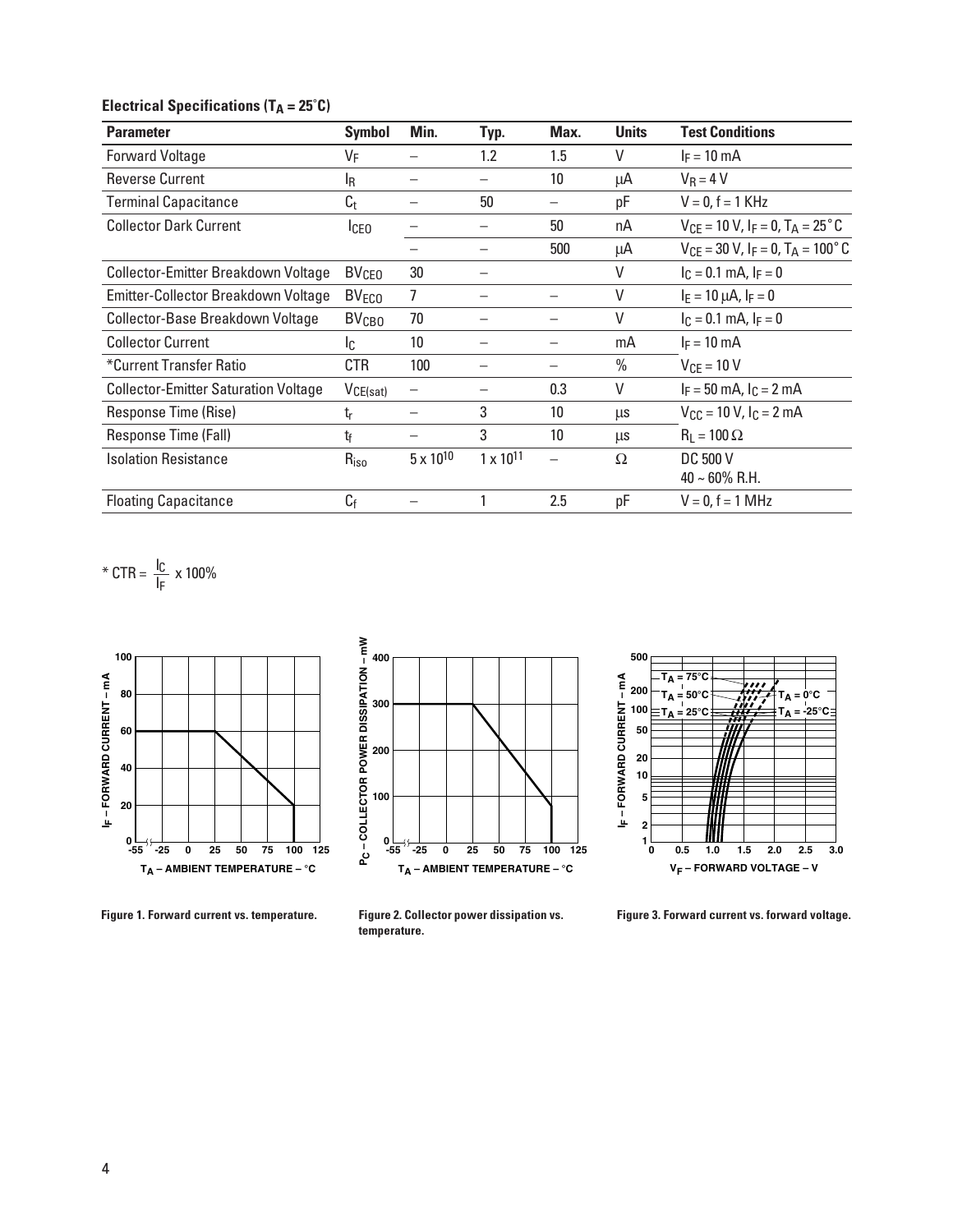



**Figure 5. Collector current vs. collectoremitter voltage.**



**Figure 4. Current transfer ratio vs. forward current.**









**Figure 7. Collector-emitter saturation voltage vs. temperature.**



**Figure 9. Response time vs. load resistance.**





**Figure 11. Collector-emitter saturation voltage vs. forward current.**